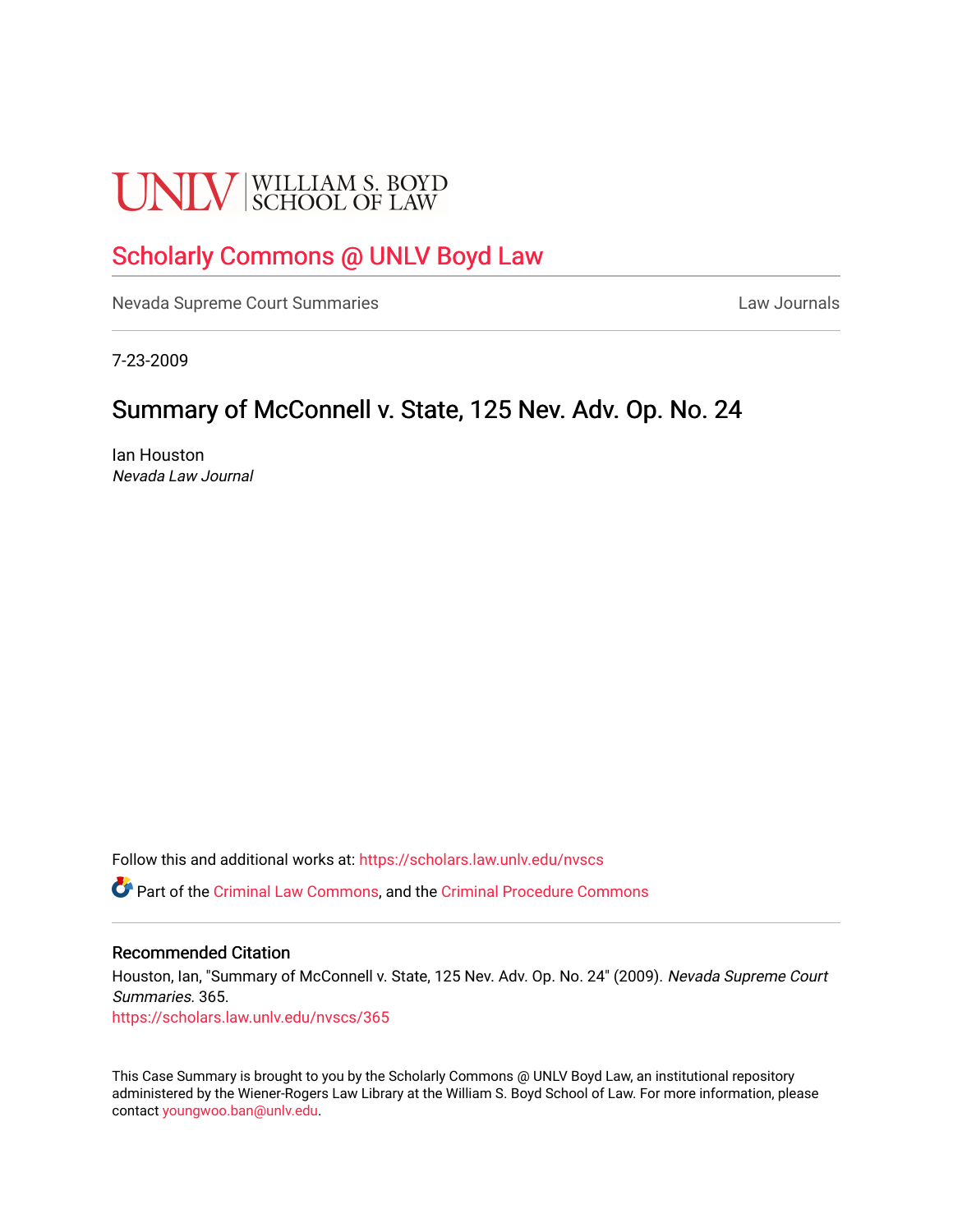### *McConnell v. State***, 125 Nev. Adv. Op. No. 24 (July 23, 2009[1](#page-1-0) ) [2](#page-1-1)**

#### **CRIMINAL LAW – HABEAS CORPUS – DEATH PENALTY**

#### **Summary**

 Appeal from an order of the district court dismissing appellant's post-conviction petition for a writ of habeas corpus in a death penalty case.

#### **Disposition/Outcome**

 Affirmed district court order dismissing appellant's post-conviction petition notwithstanding the fact the district court did not conduct an evidentiary hearing.

#### **Factual and Procedural History**

 Appellant Robert Lee McConnell pleaded guilty to first-degree murder with the use of a deadly weapon, sexual assault, and first degree kidnapping.<sup>[3](#page-1-2)</sup> At sentencing, the jury found the three aggravators in this case were not outweighed by any mitigating circumstances and returned a death sentence for first-degree murder.

 On direct appeal, despite holding that an aggravator cannot be based on the same felony as used to establish felony murder, the Court concluded McConnell was not entitled to relief because he clearly pleaded guilty to willful, deliberate, and premeditated murder rather than felony murder.<sup>[4](#page-1-3)</sup>

 The district court dismissed a subsequent post-conviction petition for writ of habeas corpus without conducting an evidentiary hearing on any of McConnell's several claims for relief. McConnell appealed the order dismissing his claims without an evidentiary hearing.

#### **Discussion**

 A post-conviction habeas petitioner "is entitled to a post-conviction evidentiary hearing when he asserts claims supported by specific factual allegations not belied by the record that, if true, would entitle him to relief."<sup>[5](#page-1-4)</sup> The Court held the district court did not err by dismissing McConnell's claims without conducting an evidentiary hearing.

<span id="page-1-0"></span><sup>&</sup>lt;sup>1</sup> This opinion has been corrected pursuant to an order entered by the court on July 24, 2009 (corrected third full sentence on page 15 of the advance opinion).

<span id="page-1-1"></span><sup>&</sup>lt;sup>2</sup> By Ian Houston

<span id="page-1-2"></span> $3$  McConnell admitted shooting and killing his ex-girlfriend's fiance, threatening his ex-girlfriend with a knife, handcuffing her, sexually assaulting her and kidnapping her, forcing her to drive to California. 4 McConnell v. State, 120 Nev. 1043, 1069, 102 P.3d 606, 624 (2004), *rehearing denied*, 121 Nev. 25, 107 P.3d 1287 (2005).

<span id="page-1-4"></span><span id="page-1-3"></span><sup>5</sup> Mann v. State, 118 Nev. 351, 353, 46 P.3d 1228, 1229 (2002); *see* Hargrove v. State, 100 Nev. 498, 503, 686 P.2d 222, 225 (1984).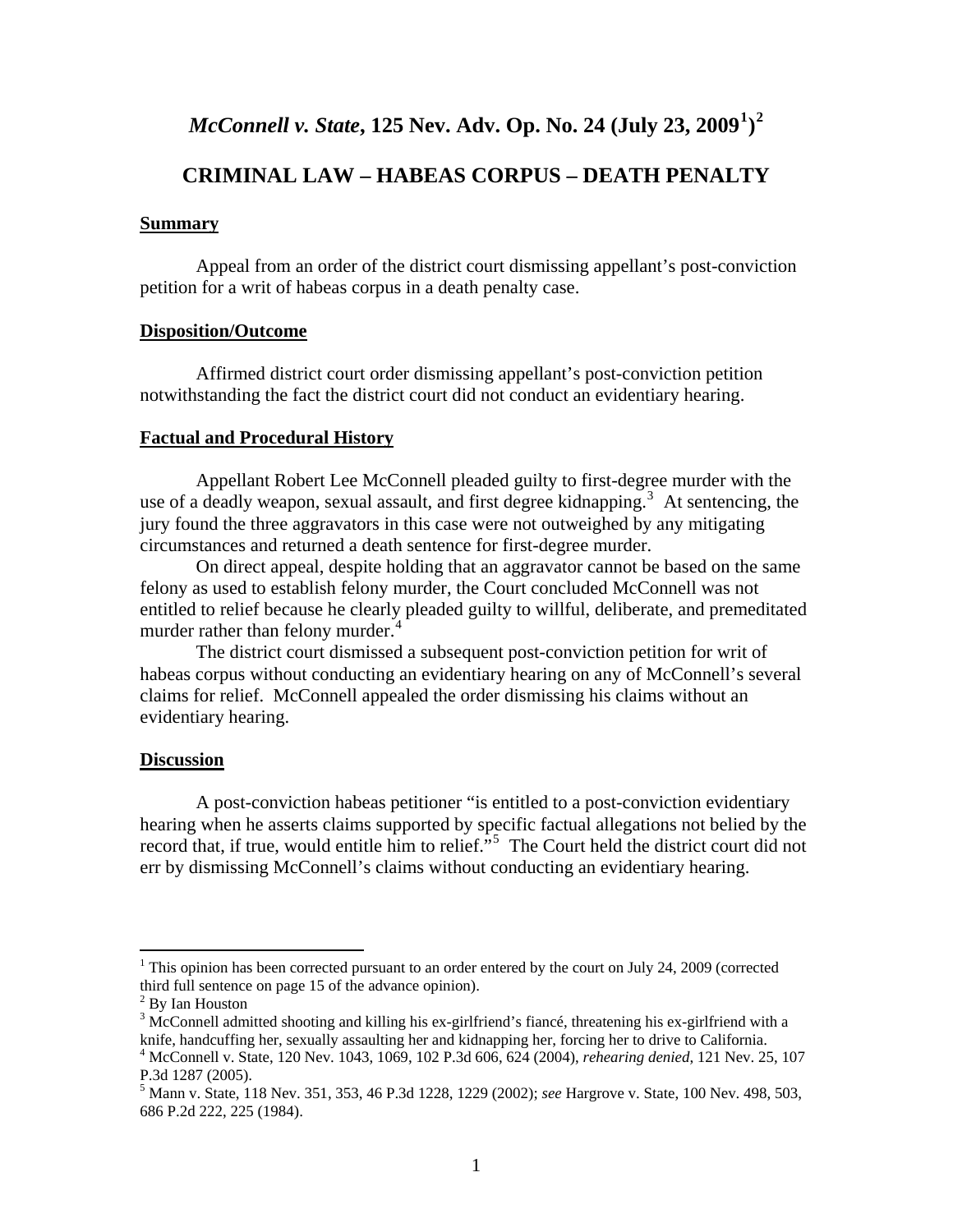#### A. Claim that Nevada's lethal injection protocol is unconstitutional

 Relying on the recent decision in *Baze v. Rees*, [6](#page-2-0) McConnell argued in his petition that Nevada's lethal injection protocol does not sufficiently safeguard against a "substantial risk of serious harm" and as such violates the Eighth Amendment to the United States Constitution. The district court concluded that a post-conviction petition for a writ of habeas corpus "by law . . . is used solely to attack a judgment or sentence" and is thus an improper forum to challenge Nevada's protocol.<sup>[7](#page-2-1)</sup>

 The Court agreed holding that under NRS § 34.720, a post-conviction petition for a writ of habeas corpus is limited in scope to (1) "[r]equests [for] relief from a judgment of conviction or sentence in a criminal case" and (2) "[c]hallenges [to] the computation of time that [the petitioner] has served pursuant to a judgment of conviction." McConnell's challenge deals only with the former. The Court held that McConnell's challenge of Nevada's lethal injection protocol does not call into question the validity of his conviction. Further, because McConnell seeks to invalidate a particular procedure for carrying out the sentence, his challenge does not call into question the validity of the death sentence itself.<sup>[8](#page-2-2)</sup> As such, McConnell's constitutional challenge is outside the scope of a post-conviction petition for habeas corpus under NRS Chapter 34 and the district court did not err in rejecting this claim with conducting an evidentiary hearing.

#### B. Claims that challenged the validity of the guilty plea

 McConnell argued the district court erred in dismissing his claims that his guilty plea was not entered knowingly and voluntarily. A guilty plea is presumptively valid and the defendant bears the burden of establishing the guilty plea was not entered knowingly and intelligently.<sup>[9](#page-2-3)</sup> The Court will not invalidate a plea where it is evident from the totality of the circumstances that the defendant plead guilty freely, knowingly and voluntarily<sup>[10](#page-2-4)</sup> and understood the nature of the offense and the consequences of the plea.<sup>[11](#page-2-5)</sup>

 The Court held that McConnell did not meet his burden under the totality of the circumstances and the record demonstrates his guilty plea was entered knowingly and voluntarily.

<span id="page-2-0"></span><sup>6</sup> Baze v. Rees, 553 U.S. \_\_\_, \_\_\_, 128 S. Ct. 1520, 1531 (2008) (*quoting* Farmer v. Brennan, 511 U.S. 825, 842 (1994)).

<span id="page-2-1"></span> $7$  The district court was incorrect in further denying McConnell's claim under the law-of-the-case doctrine because on direct appeal, McConnell did not challenge, and the Court did not address, the constitutionality of Nevada's specific protocol.

<span id="page-2-2"></span><sup>&</sup>lt;sup>8</sup> The manner in which death by lethal injection is carried out in Nevada is left to the Director of the Department of Corrections.

<span id="page-2-3"></span><sup>9</sup> Bryant v. State, 102 Nev. 268, 272, 721 P.2d 364, 368 (1986); *see also* Hubbard v. State, 110 Nev. 671, 675, 877 P.2d 519, 521 (1994).

<sup>&</sup>lt;sup>10</sup> State v. Freese, 116 Nev. 1097, 1104, 13 P.3d 442, 447 (2000).

<span id="page-2-5"></span><span id="page-2-4"></span><sup>11</sup> *See* Kidder v. State, 113 Nev. 341, 344, 924 P.2d 254, 256 (1997), *overruled on other grounds by Freese*, 116 Nev. at 1106, n.7, 13 P.3d at 448 n.7.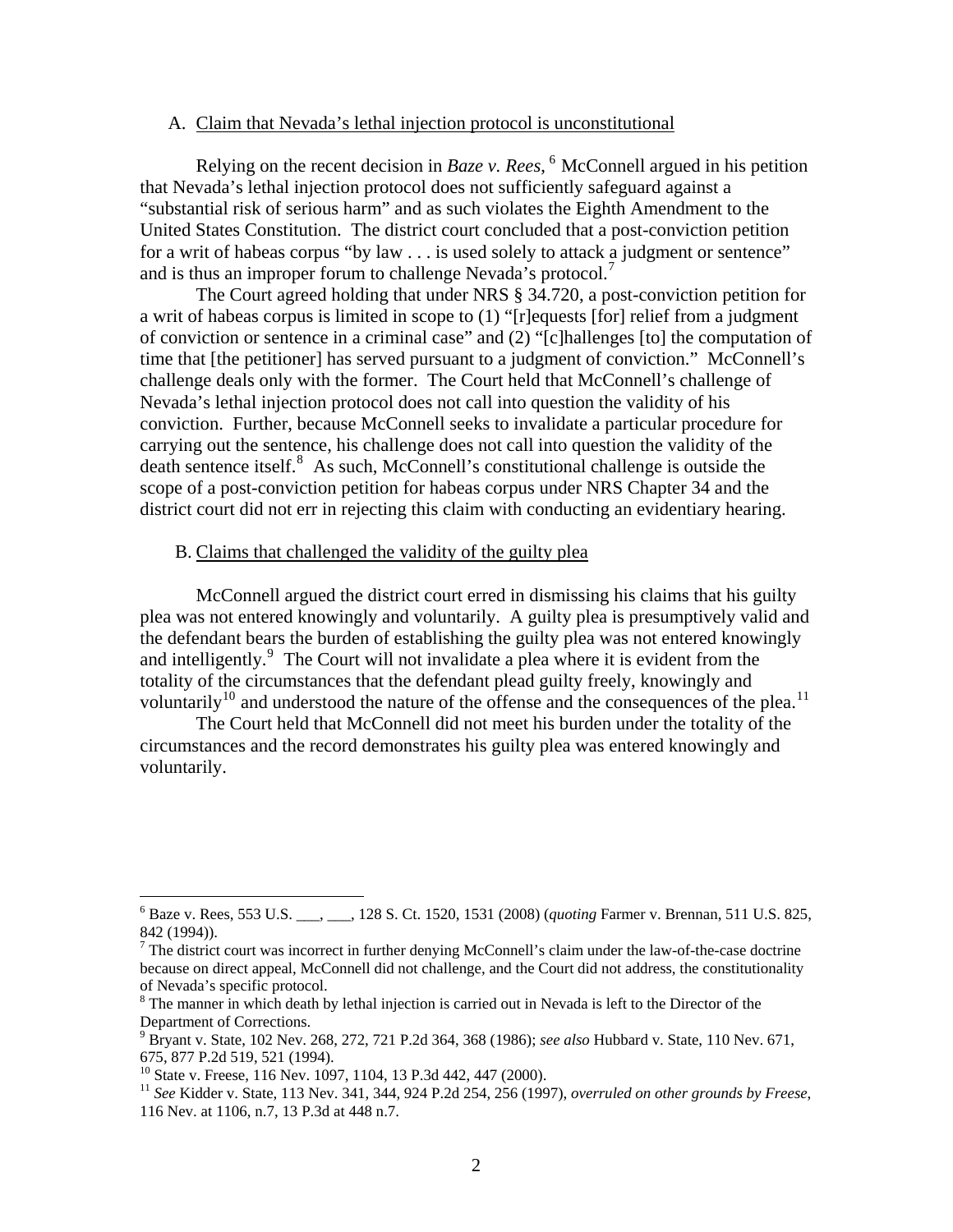#### C. Claims of ineffective assistance of counsel

To prevail on a claim of ineffective assistance of trial or appellate counsel, the defendant must demonstrate (1) that counsel's performance was deficient and (2) that the deficiency prejudiced the defense.<sup>[12](#page-3-0)</sup> Failure to prove either prong ends the analysis.<sup>[13](#page-3-1)</sup>

#### 1. *Ineffective assistance of trial counsel*

 The Court affirmed the district court's dismissal of McConnell's claim that his standby trial counsel failed to provide effective assistance by permitting him to plead guilty in light of a pending discovery request, by failing to properly investigate and by failing to properly prepare. To establish prejudice, McConnell carried the affirmative burden of demonstrating a reasonable probability that he would not have entered a guilty plea but would have instead insisted on trial.<sup>[14](#page-3-2)</sup> The Court held that McConnell did not meet his burden.

First, McConnell did not have a constitutional right to the effective assistance of standby counsel because he waived his right to counsel and chose to represent himself.<sup>[15](#page-3-3)</sup> Second, pursuant to RPC 1.2, a lawyer in a criminal case shall "abide by the client's decision, after consultation with the lawyer, as to a plea to be entered." McConnell stated during the pleading canvass that he was pleading guilty against the advice of counsel. Third, McConnell did not specify in his petition what discovery was outstanding and how that discovery would have convinced him not to plead guilty. He, therefore, did not meet his affirmative burden of establishing prejudice by showing that but for his attorney's error in allowing him to plead guilty despite a pending discovery request, he would not have plead guilty but instead would have gone to trial.

#### 2. *Ineffective assistance of appellate counsel*

 To prove a claim of ineffective assistance of appellate counsel, the defendant carries the burden of demonstrating that counsel's performance fell below an objective standard of reasonableness and that an omitted issue would have had a reasonable probability of success on appeal.<sup>[16](#page-3-4)</sup> However, appellate counsel is not required to raise every non-frivolous issue on appeal. $17$ 

<span id="page-3-0"></span><sup>&</sup>lt;sup>12</sup> Strickland v. Washington, 466 U.S. 668 (1984).<br><sup>13</sup> *Id.* at 687.

<span id="page-3-2"></span><span id="page-3-1"></span><sup>&</sup>lt;sup>14</sup> Hill v. Lockhart, 474 U.S. 52, 59 (1985); Kirksey v. State, 112 Nev. 980, 988, 923 P.2d 1102, 1107 (1996).

<span id="page-3-3"></span><sup>&</sup>lt;sup>15</sup> See Harris v. State, 113 Nev. 799, 804, 942 P.2d 151, 155 (1997) (holding that defendant does not have right to advisory counsel); *see also* Faretta v. California, 422 U.S. 806, 835 (1975) ("When an accused manages his own defense, he relinquishes, as a purely factual matter, many of the traditional benefits associated with the right to counsel"). 16 *Kirksey*, 112 Nev. at 998, 923 P.2d at 1113-14. 17 Jones v. Barnes, 463 U.S. 745, 751 (1983).

<span id="page-3-4"></span>

<span id="page-3-5"></span>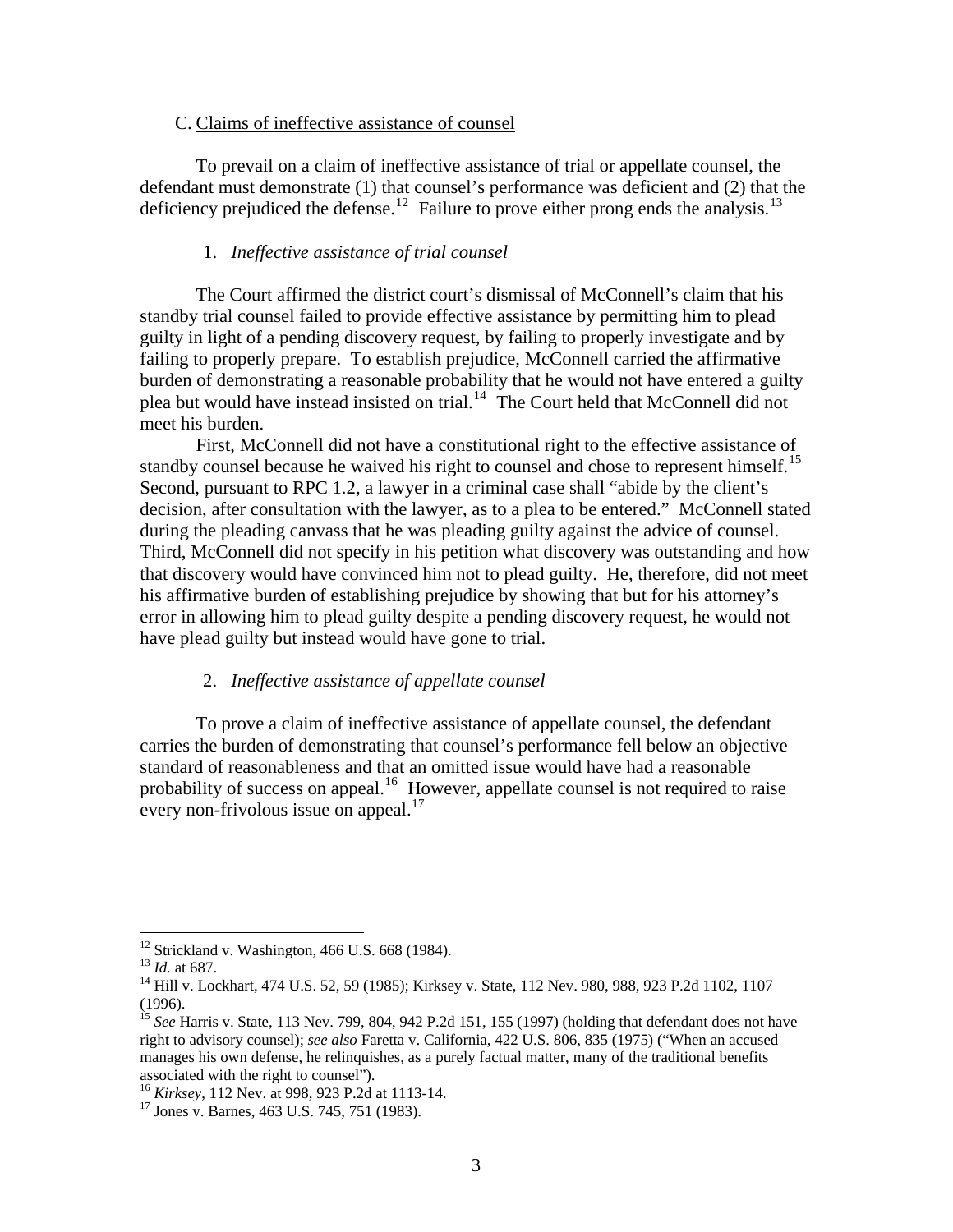a. Jury Instruction on weighing aggravating and mitigating factors

 McConnell challenged appellate counsel's failure to argue that the district court should have instructed the sentencing jury that in order to impose a death sentence, the aggravating factors must outweigh the mitigating factors beyond a reasonable doubt. The Court held that the district court did not err in dismissing this claim because this argument would not have had a reasonable probability of success on appeal. No Nevada statute or caselaw imposes a requirement that the State prove the aggravating factors outweigh the mitigating factors beyond a reasonable doubt.<sup>[18](#page-4-0)</sup>

#### b. Mandatory review of death sentences

 McConnell challenged the district court's dismissal of his claim that appellate counsel failed to argue that the Supreme Court of Nevada has not articulated any standards for its mandatory review of death penalty sentences pursuant to NRS § 177.055(2) thus frustrating any direct appeal with respect to the excessiveness of his sentence. McConnell argued that the Court only considers whether "the crime and defendant before [the Court] on appeal [are] of the class or kind that warrant[ ] the imposition of death?"<sup>[19](#page-4-1)</sup>

The Court clarified that death sentences of "similarly situated defendants may serve as a frame of reference" in an excessive sentence determination.<sup>[20](#page-4-2)</sup> Further, the Court considers "the totality of the circumstances surrounding the defendant and the crime."<sup>[21](#page-4-3)</sup> The Court held that McConnell failed to specify how he would have benefited by more specific standards and that it thoroughly considered on direct appeal whether McConnell's character and the crime warranted death. McConnell failed to demonstrate this claim would have had a reasonable probability of success on appeal and the district court properly dismissed the claim without an evidentiary hearing.

#### c. Elected Judges

 McConnell challenged his appellate counsel's failure to argue that elected judges presiding over his trial and appellate review are beholden to the electorate and are therefore incapable of impartiality.

 The Court held that the district court properly dismissed this claim without an evidentiary hearing because McConnell failed to substantiate his claim with any specific factual allegations demonstrating actual judicial bias. The Court concluded this argument would not have had a reasonable probability of success on appeal.

<span id="page-4-0"></span><sup>&</sup>lt;sup>18</sup> NEV. REV. STAT. § 200.030(4)(a) permits a death sentence "only if . . . any mitigating circumstance or circumstances which are found do not outweigh the aggravating circumstances." NEV. REV. STAT. § 175.554(3) states that "[t]he jury may impose a sentence of death only if it finds at least one aggravating circumstance and further finds that there are no mitigating circumstances sufficient to outweigh the aggravating circumstance or circumstances found."

<span id="page-4-1"></span><sup>&</sup>lt;sup>19</sup> Dennis v. State, 116 Nev. 1075, 1085, 13 P.3d 434, 440 (2000).

<span id="page-4-3"></span><span id="page-4-2"></span><sup>&</sup>lt;sup>20</sup> *Id.* <sup>21</sup> Rhyne v. State, 118 Nev. 1, 16, 38 P.3d 163, 173 (2002).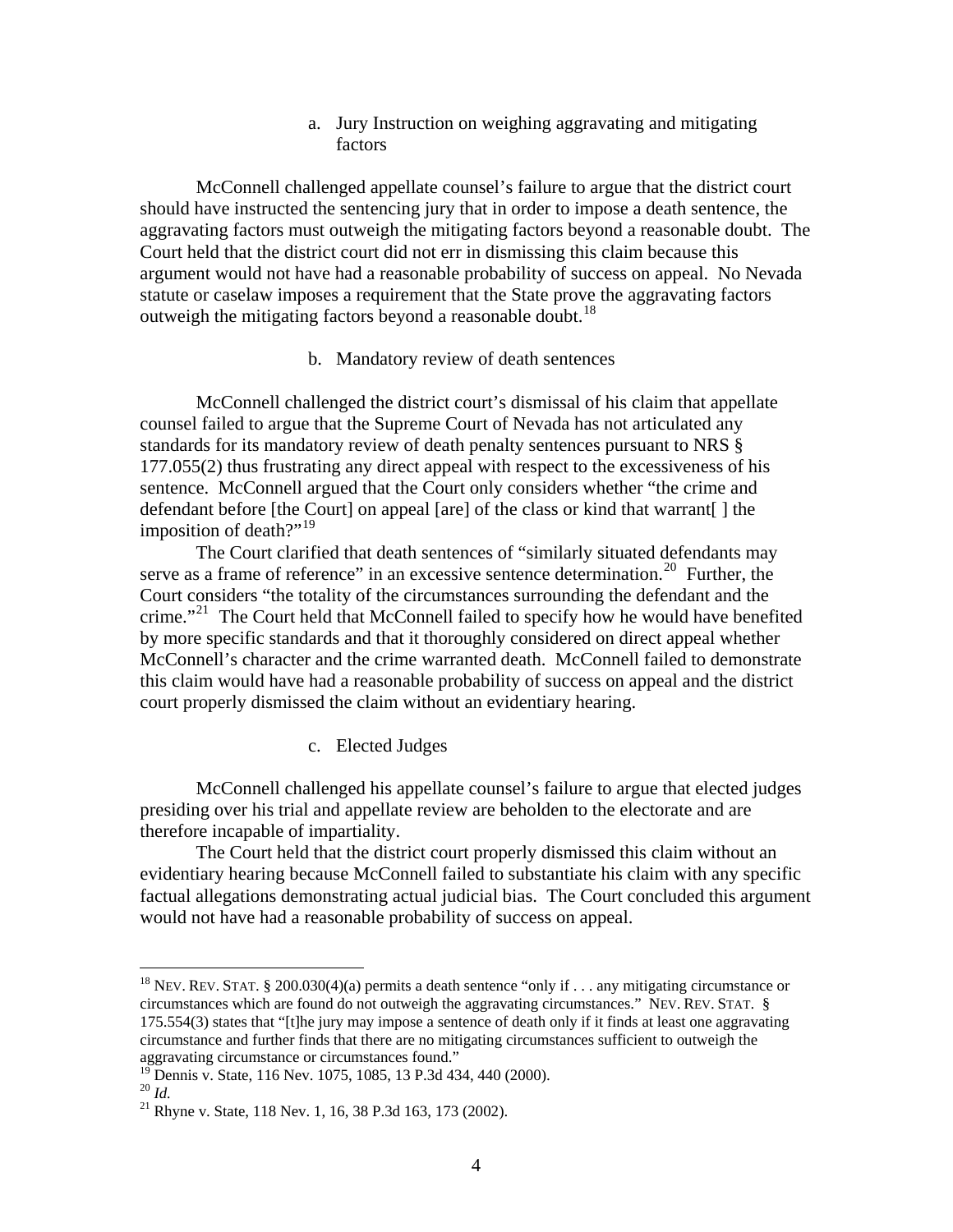#### d. Death-qualified jury

 McConnell argued the district court erred in dismissing his claim of ineffective assistance of appellate counsel based on appellate counsel's failure to argue that jury selection was unfairly limited to those jurors who were "death qualified." However, death qualification of a jury is not an unconstitutional practice.<sup>[22](#page-5-0)</sup> Further, McConnell's jury was chosen only for sentencing. Therefore, in order to ensure their ability to perform their duty as jurors, each was required to be death certified. As such, the district court did not err in rejecting McConnell's claim that appellate counsel provided ineffective assistance of counsel by failing to raise this issue.

#### e. Application of the McConnell rule

 McConnell challenged the district court's dismissal of his claim that appellate counsel provided ineffective assistance by failing to argue that two of the aggravating circumstances were improperly based upon the predicate felony alleged in support of the felony-murder charge.

 The Court held that this claim was belied by the record in that appellate counsel did raise this issue on direct appeal. Because the issue on direct appeal did not involve the validity of his guilty plea but rather the theory upon which the first degree murder conviction was based and McConnell did not cite relevant authority to undermine the Court's analysis on direct appeal, the district court did not err in dismissing the claim without conducting an evidentiary hearing.

#### D. Direct appeal claims

 McConnell argued the district court erred in dismissing eight of his claims without conducting an evidentiary hearing. The Court held that these issues should have been raised on direct appeal and thus are procedurally barred under NRS § 34.810 absent a showing of good cause and prejudice. The district court did not err in dismissing these claims because McConnell failed to make such a showing.

#### E. Cumulative error

 $\overline{a}$ 

 McConnell argued that under the cumulative-error standard the Court applies on direct appeal,  $^{23}$  $^{23}$  $^{23}$  the effect of the claims raised in this appeal rendered his conviction and sentence unfair. The Court held that even if the cumulative-error standard used on direct appeal were the correct standard under the instant circumstances, McConnell failed to

<span id="page-5-0"></span><sup>22</sup> *See, e.g.*, Buchanan v. Kentucky, 483 U.S. 402, 416, 420 (1987); Lockhart v. McCree, 476 U.S. 162, 173 (1986); Aesoph v. State, 102 Nev. 316, 317-19, 721 P.2d 379, 380-81 (1986); McKenna v. State, 101 Nev. 338, 342-44, 705 P.2d 614, 617-18 (1985).

<span id="page-5-1"></span><sup>23</sup> *See, e.g.*, Hernandez v. State, 118 Nev. 513, 535, 50 P.3d 1100, 1115 (2002) ("The cumulative effect of errors may violate a defendant's constitutional right to a fair trial even though errors are harmless individually").